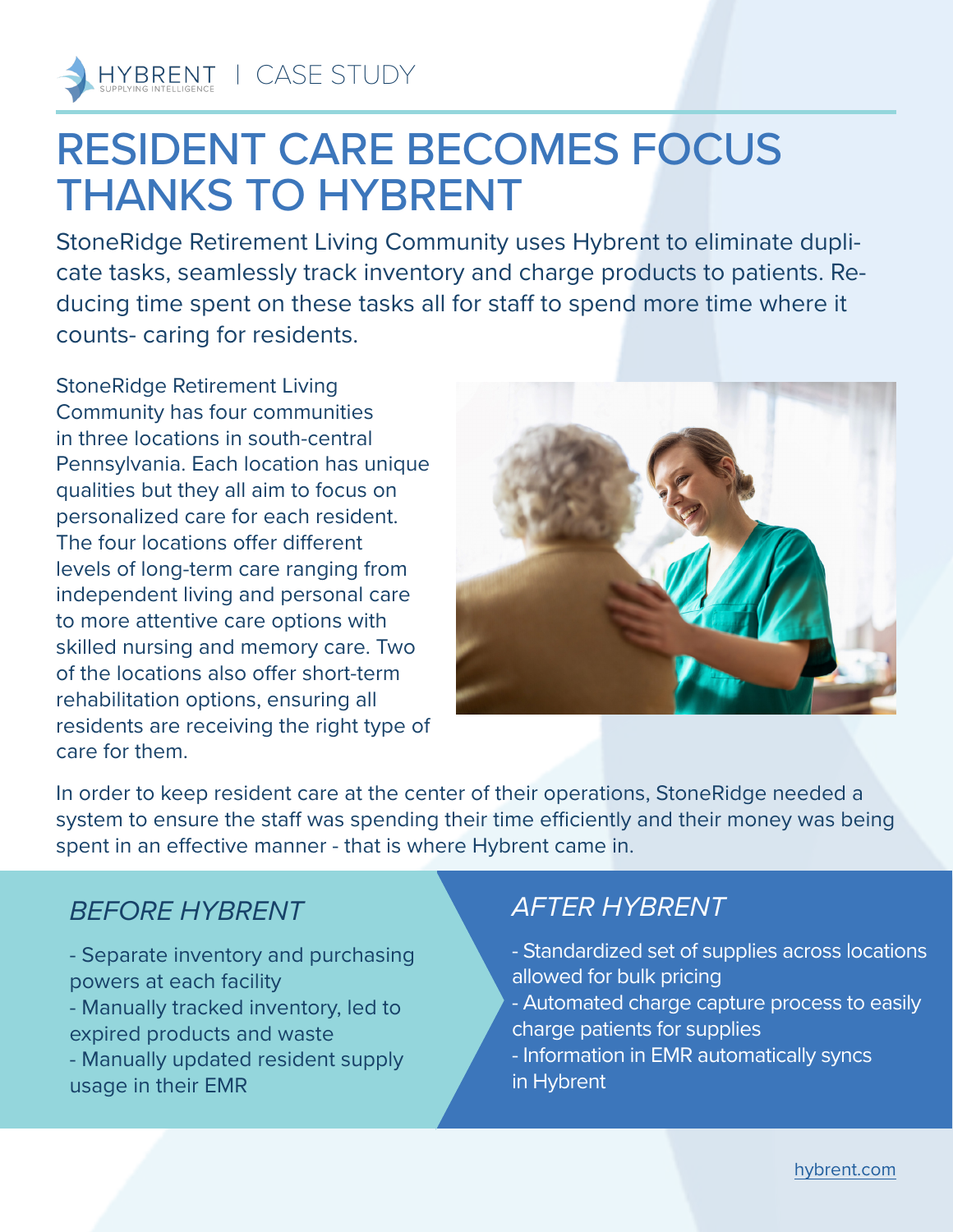| CASE STUDY

#### **Challenges**

HYBRENT

Like many healthcare facilities, StoneRidge did not have one central inventory location, but rather separate inventory and purchasing powers at each facility. This led to each community purchasing many different types of products to provide basically the same type of care. Because there were so many different items being ordered, they were not getting the best pricing on products. Making matters worse, each facility tracked supplies differently. One facility tracked supplies using software, while another facility manually tracked items on Excel spreadsheets.

Facility Financial Managers for StoneRidge, Damian Fisher and Alexis Roach, along with Senior Leadership,

knew there were inefficiencies in the overall supply chain of their facilities. "It didn't make sense for all the locations to use different supplies. It wasn't effective or efficient and it was wasteful," Damian explained.

"The communities were over-ordering and then things would expire and have to be thrown out," Alexis agreed.

When the pandemic started, StoneRidge started to stock up on PPE. At one point - to ensure they wouldn't run out - they had over \$100,000 worth of supplies on hand at the central inventory location that they needed to distribute to the individual communities. The Excel spreadsheets they were using were not the best way to keep up with the allocation process.

 **"We created mini cashier kiosks in each inventory room, similar to the ones you would see shopping in a self-check-out line at a store. There's a computer with a barcode scanner and staff can walk into the room, scan out the products per resident," explained Damian.** 

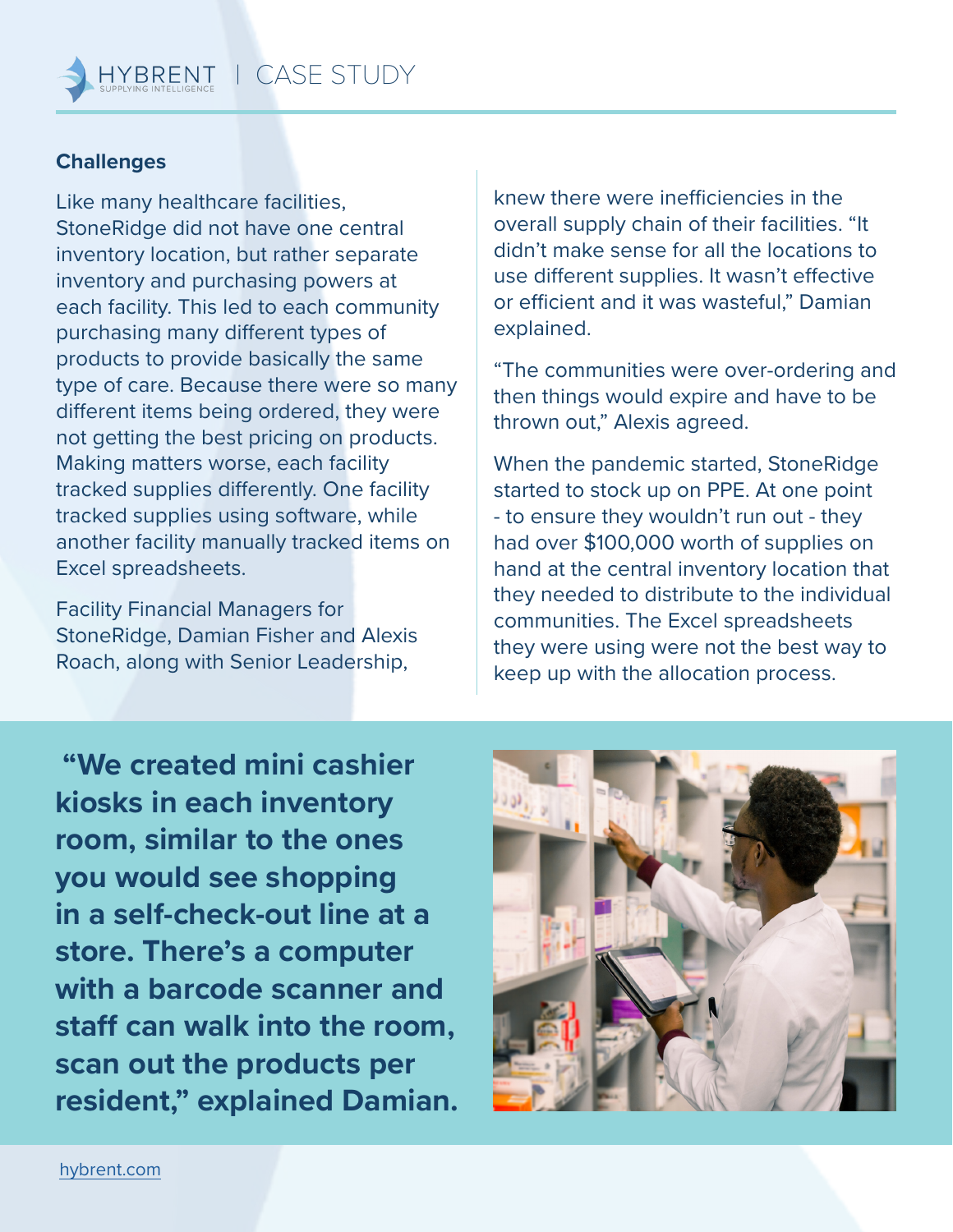Staff was also responsible for manually updating resident supply usage in the EMR. They tracked daily resident charges on pieces of paper and at the end of the month would compile those papers and manually enter all the charges into the system. This process left lots of room for error as staff could easily miss entries,

lose papers or completely forget to track the items needed to be charged, not to mention time this tedious task would take. These errors not only led to inaccurate data but lost revenue for StoneRidge. Additionally, the duplicate task took the staff members away from their primary duties of providing resident care.

**"The inventory management system helped us get organized and see what each community was using and establish a standard set of products."**

"The inventory management system helped us get organized and see what each community was using and establish a standard set of products. Now we're able to choose what we want to be used at the communities rather than it being an ordering free-for-all at each of the locations," said Alexis. "We wanted to reduce the number of types of

supplies at all the communities and create a standard set of supplies to use throughout all the communities."

Hybrent also allowed them to create a central inventory location where all supplies are shipped to and then passed out to the appropriate locations. StoneRidge utilized par levels in Hybrent for

### **Solution:**

StoneRidge's team wanted to standardize the products they ordered, eliminate manual tasks, have better control over their inventory and gain more insights into the organization's supply chain spend. They also wanted a system that could integrate with their EMR, MatrixCare, so resident charges were automatically updated. Hybrent checked all of their boxes.

each of their facilities and the central inventory location. The central inventory location is stocked with 3 months worth of supplies that they use to replenish each community on a weekly basis, keeping the individual facilities stocked with one month's worth of supplies at all times. Hybrent's Par Level Report has assisted the organization with purchasing inventory for the central location and informs staff about which products they need to send on the weekly supply drops to each community.

[hybrent.com](http://hybrent.com)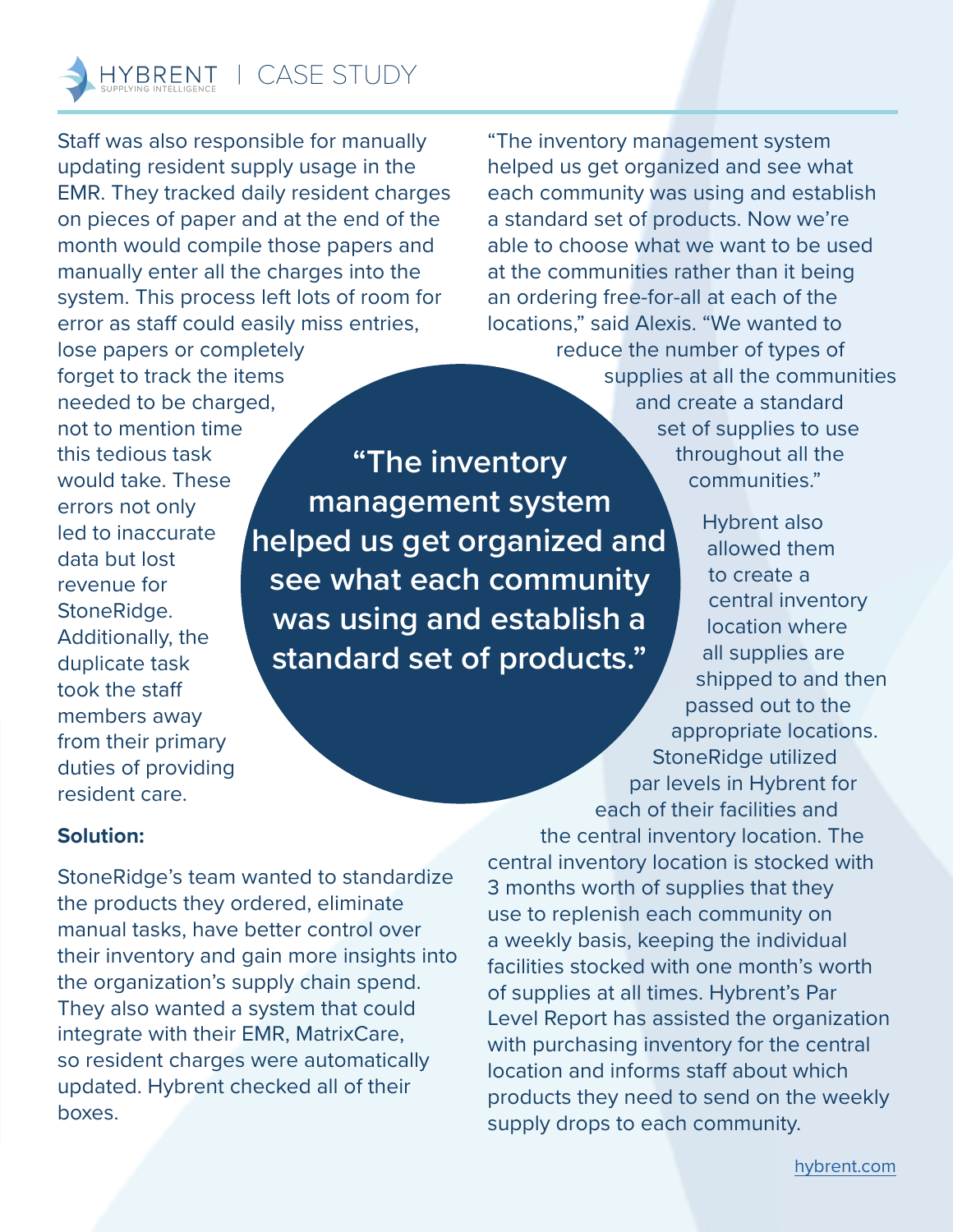StoneRidge has also automated the charge capture process, making it as easy and fast as possible for their staff to charge products to patients when used. "We created mini cashier kiosks in each inventory room, similar to the ones you would see shopping in a self-check-out line at a store. There's a computer with a barcode scanner and staff can walk into the room, scan out the products per resident," explained Damian.

Thanks to the simple nature of the scanning feature and the streamlined kiosk approach, Damian and Alexis found training the clinical staff to be easy. When they first adopted Hybrent, they each became familiar with the system so they could train others. "We used the Help Center and the Show Me How training modules in Hybrent to fully understand the platform. We became

experts on the software and aren't afraid to try something new, knowing that we could fix it ourselves," Damian explained.

"I created a guide that details step-by-step instructions on how to scan out a product to a resident and put one in every inventory room. We found that really has helped the nurses," said Alexis. The staff came up to speed very quickly thanks to Alexis and Damian.

Hybrents integration with MatrixCare has also saved the staff at StoneRidge from having to manually update resident information in two systems. When information is entered into MatrixCare, the information syncs in Hybrent automatically and eliminates the need for the duplicate tasks.

**Making use of the** *billing, par level, real-time inventory and inventory transfer reports* **helps them watch their costs more closely. Being able to analyze purchasing and** 



**usage patterns has allowed them both to make more informed strategic decisions regarding their supply chain.**